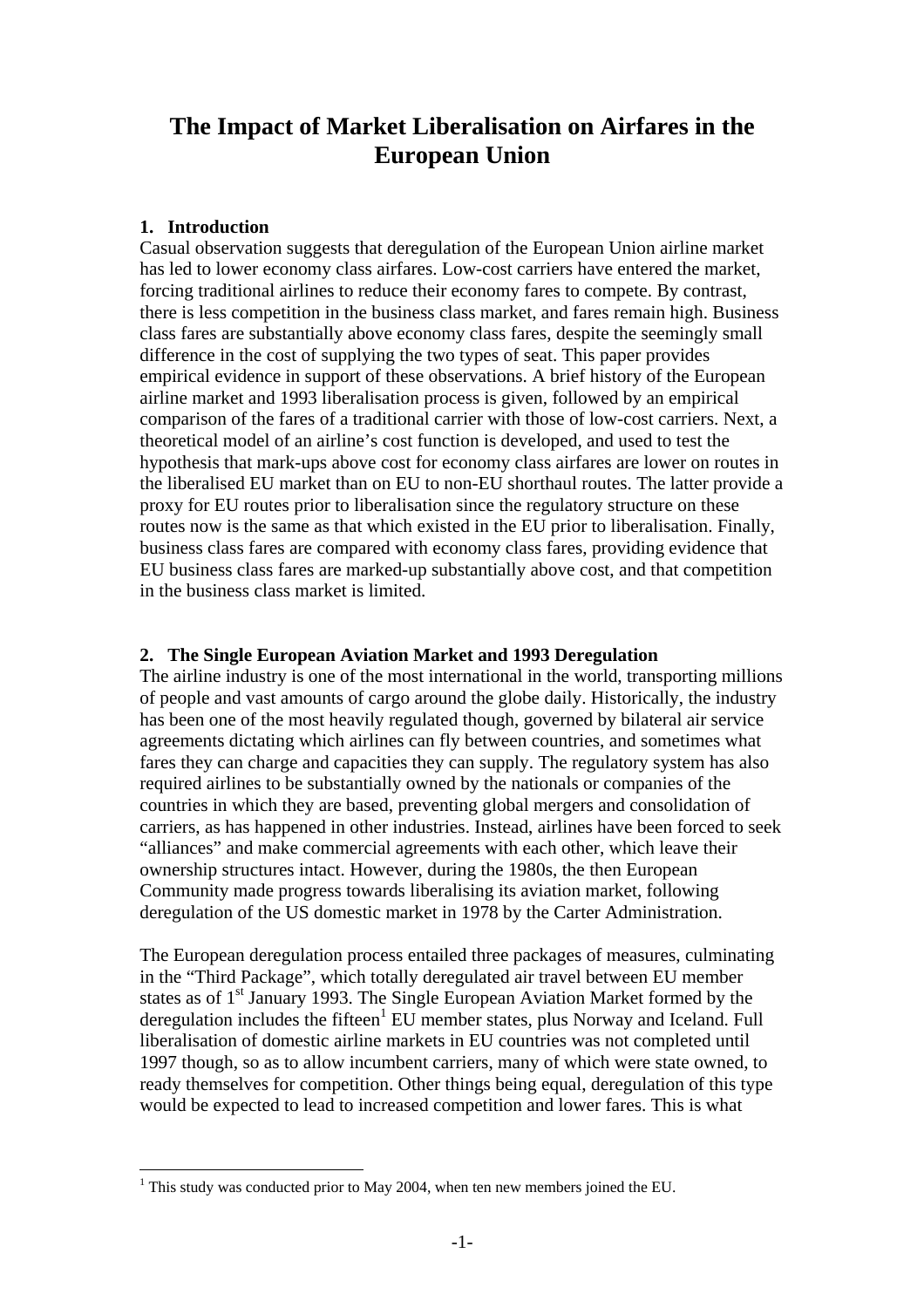happened in the US a decade earlier, where real airfares fell more than a third between 1977 and 1992.

The new EU airline market has the following characteristics:

- Open market access airlines from member states can operate with full traffic rights on any route within the EU, and without capacity constraints, even on routes outside their own country, provided they meet certain financial and safety criteria.
- There are no price controls.
- Airlines must be majority owned and controlled by any of the member states, their nationals, or companies, but not necessarily nationals or companies of the state within which the airline is registered.

## **3. Low-Cost Airlines and the EU Aviation Market**

Following market liberalisation, so called "low-cost" carriers entered the EU airline market, initially in the UK and Ireland, and subsequently in other countries as well. Low-cost airlines have the characteristics listed below, which allow them to keep costs down relative to traditional scheduled airlines.

## *Sales Process*

- Mostly direct sales to customers via the internet or phone, avoiding travel agent fees and the use of expensive computer reservation systems.
- Simple yield management systems, leading to simpler pricing structures, and lower costs. This is possible because all passengers are point-to-point traffic, and hence no consideration has to be given to transfer passengers feeding onto longhaul services.
- Do not issue paper tickets.

## *Operating Characteristics*

- Operate one type of aircraft, leading to lower maintenance costs and homogeneous  $crew^2$ .
- Fly aircraft for longer per day.
- Do not allocate seats.

 $\overline{a}$ 

- Do not serve in-flight meals, meaning fewer cabin crew are needed, and reducing turnaround times because less time is spent cleaning and loading/unloading catering onto aircraft.
- Put more seats on aircraft, achieved by lower seat pitch (space between seats), and putting seats in space saved by not having a galley.
- Often operate from less congested, cheaper airports.
- Do not "night stop" their crews (ie all flights return to base on the same day).

## **4. Comparison of Traditional Carrier Fares and Low-Cost Carrier Fares**

Low-cost airlines aim to charge fares below traditional carriers when they compete on the same city-pair routes. To examine this price difference, fares from London to 20 EU destinations were collected for a traditional carrier, British Airways, and for low-

<span id="page-1-0"></span><sup>&</sup>lt;sup>2</sup> easyJet started operating Airbus A319's as well as Boeing 737's in 2004.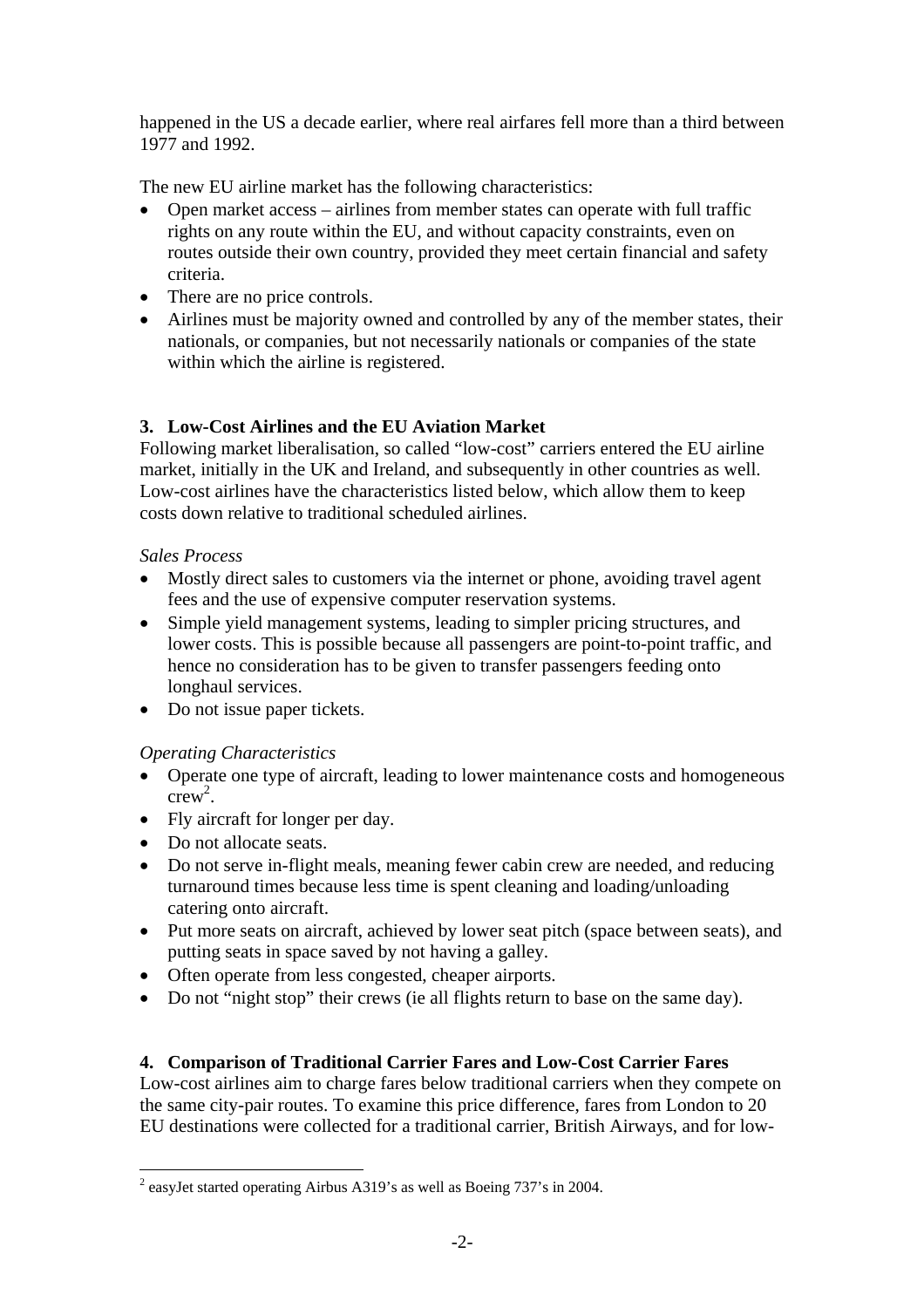cost carriers easyJet and Ryanair, one of which also flies to each of the 20 destinations (easyJet flies to 17 of the destinations, while Ryanair flies to the remaining three). British Airways flights operate from Heathrow and Gatwick airports, while easyJet and Ryanair flights operate from Stansted. Full details of the fares can be found in Appendix 1. The prices are one-way fares excluding passenger taxes, though to qualify for these fares with British Airways, it would have been necessary to book a return flight.

On average, the British Airways fare was 2.8 times the low-cost carrier fare to the same destination, ranging from a multiple of 1.3, to a multiple of 4.7. Regression analysis was used to estimate a linear relationship between route distance<sup>[3](#page-2-0)</sup> and fare for each type of carrier. The following OLS regression model was estimated:

$$
P=\alpha_0+\beta_0X+\alpha_1D+\beta_1DX+\epsilon
$$

Where:

 $P =$  one-way fare excluding tax  $\alpha_0$  = fixed cost per ticket of low-cost carriers  $\beta_0$  = cost per mile of low-cost carriers  $X =$ route distance in miles  $D = BA$  dummy (0 if observation is for a low-cost carrier and 1 if for BA)  $\alpha_1$  = additional fixed cost of BA fare above low-cost fare  $\beta_1$  = additional cost of BA fare per mile above low-cost fare per mile  $\varepsilon \sim \text{iid}(0, \sigma^2 \varepsilon) = \text{disturbance term}$ 

The regression results are presented below, with p-values in brackets.

$$
P = 2.18 + 0.0137X + 8.98D + 0.0137DX
$$
  
(0.457) (0.002) (0.040) (0.031)

Equivalent one-way fare excluding tax (£)



<span id="page-2-0"></span> $3$  Route distances are for great circle flight paths in miles, and were obtained from www.gc.kls2.com.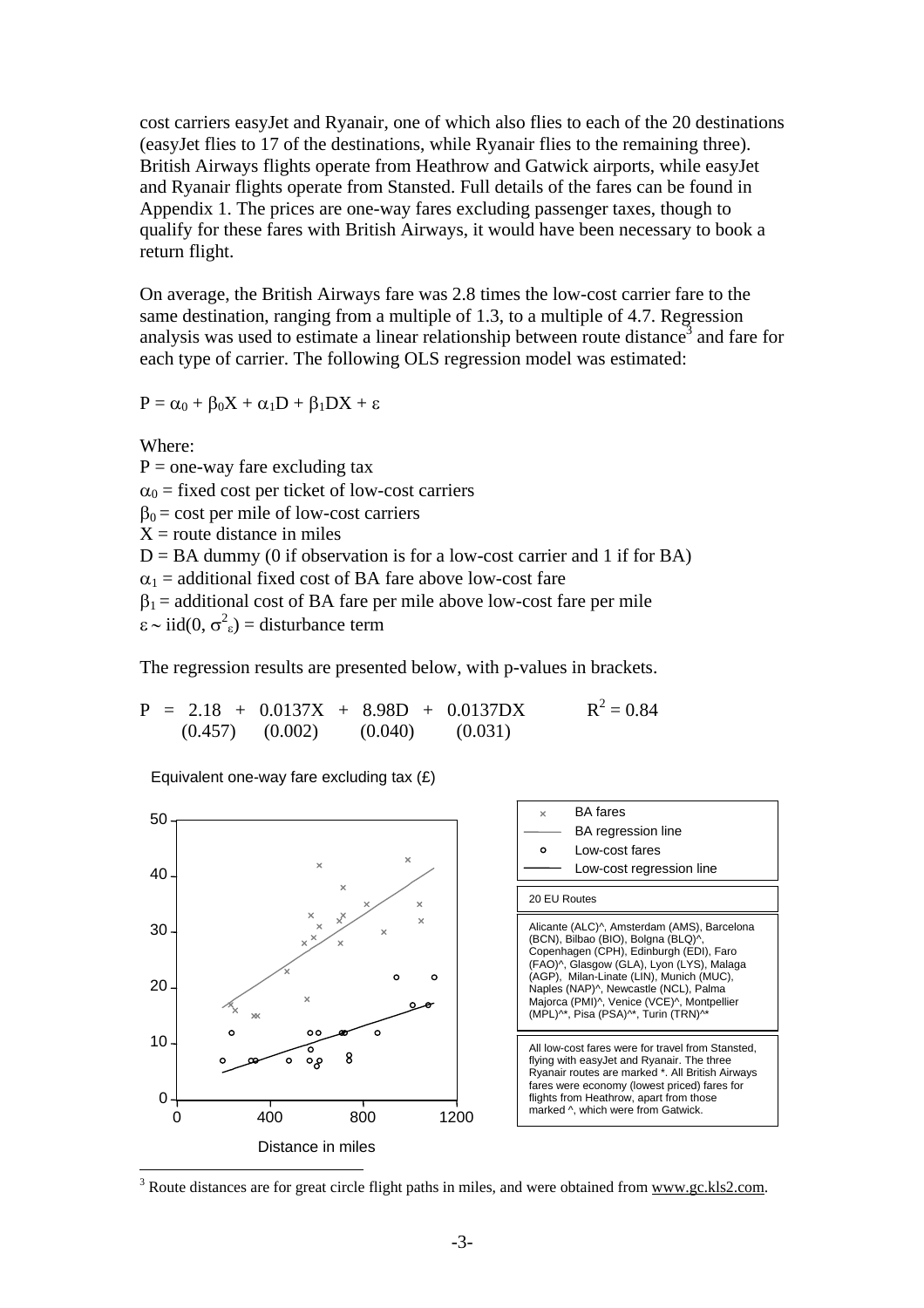The results show that on average BA charges a fixed £8.98 more per ticket than the low-cost carriers, plus an additional 1.4 pence per mile travelled. All the coefficients are significant at the 5% level, apart from  $\alpha_0$ . Both analyses show that BA charges more than the low-cost airlines when operating on the same city-pair routes. However, the results say nothing about mark-ups over cost since the higher prices charged by BA could be entirely attributable to the higher costs associated with the BA product. BA flights include in-flight catering and seat allocation, and depart from Heathrow and Gatwick airports, which are more costly to operate from than Stansted.

## **5. Theoretical Model of Cost Structure for Operations on a Single Air Route**

To help analyse the impact that market structure has on prices, the cost function for an airline operating on a given route is developed below:

$$
C(Q,X) = (N^*(FC_1 + FC_2(X)) + Q^*(MC_1 + MC_2(X))
$$

Where:

 $C(Q,X)$  = total cost of transporting Q passengers on a route of distance X miles  $N =$  number of flights = Round-up( $Q/K$ ) where  $K =$  capacity of one aircraft  $FC<sub>1</sub>$  = fixed cost per aircraft independent of route distance  $FC<sub>2</sub>(X) = fixed cost per aircraft dependent on route distance$  $MC_1$  = marginal cost per passenger independent of route distance  $MC_2(X)$  = marginal cost per passenger dependent on route distance  $FC_2(X) > 0$  and  $MC_2(X) > 0$  (first derivatives with respect to route distance)

*Fixed costs independent of route distance (FC<sub>1</sub>):* 

- Insurance
- Landing charges
- Fuel used for take-off and landing for aircraft with only crew on it.
- Airport service charges
- Maintenance
- Aircraft depreciation

*Fixed costs dependent on route distance*  $(FC_2(X))$ *:* 

- Flight and cabin crew costs longer flight distances increase flight time, requiring crew to be on the aircraft for longer, and resulting in higher crew costs.
- Return on capital (aircraft), which depends upon how long the aircraft is used for, and hence the route distance.
- Fuel used for flying X miles between airports for aircraft with only crew on it.

## *Marginal cost per passenger independent of route distance (MC<sub>1</sub>):*

- Catering (for traditional airlines)
- Baggage handling costs
- Ground handling costs
- Lounge costs (for business class passengers)
- Additional fuel used for take-off and landing per passenger.

### *Marginal cost per passenger dependent on route distance*  $(MC_2(X))$ *:*

• Additional fuel used for flying X miles between airports per passenger.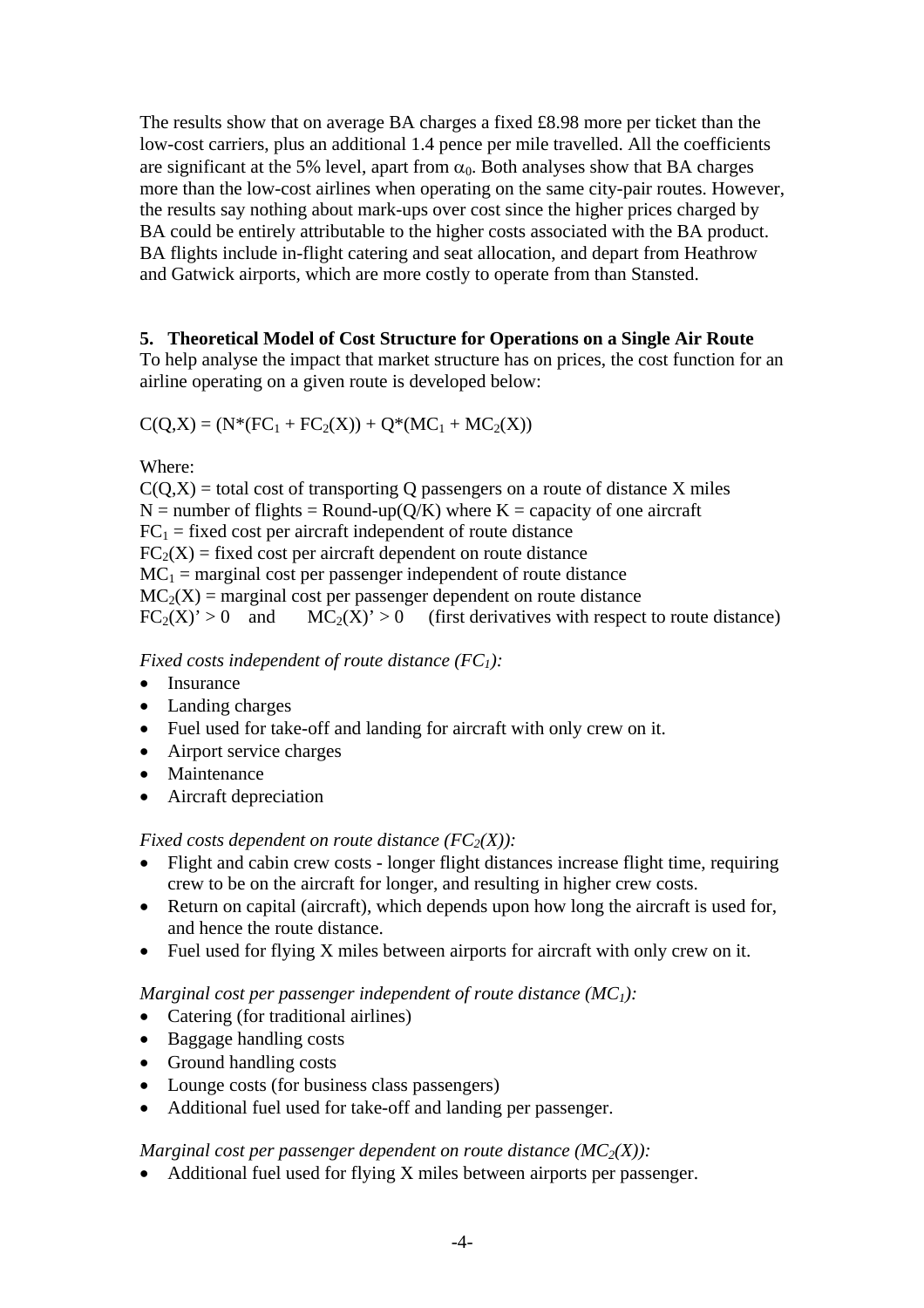The minimum average cost (MAC) per passenger is defined as the average cost per passenger for a full aircraft, and is a function of the route distance (X):

$$
MAC(X) = (FC1 + FC2(X))/K + MC1 + MC2(X)
$$
  
= [FC<sub>1</sub>/K + MC<sub>1</sub>] + [FC<sub>2</sub>(X)/K + MC<sub>2</sub>(X)]  
=  $\alpha$  + G(X)  
=  $\alpha$  +  $\beta$ X (assuming that FC<sub>2</sub>(X) and MC<sub>2</sub>(X) are linear functions of X)

Hence, the MAC increases linearly with route distance.

#### **Figure 1: Minimum Average Cost Per Passenger (MAC) and Route Distance**



Given the cost function developed above, the market equilibrium price on a particular route depends upon the type of competition which takes place on that route. For a market comprising many routes, each route can be classified as follows:

- 1. *Competitive routes:* Routes on which there are no barriers to entry, and additional airlines can operate on them if they wish to. Mark-ups on these routes will be low as competition pushes fares down toward MAC.
- 2. *Routes that are not competitive due to barriers to entry:* Routes on which barriers to entry prevent additional airlines operating on them. The main barriers to entry would be lack of slot availability at one or both of the airports on a route, or bilateral air service agreements which restrict the carriers allowed to operate on a route. Either will limit the number of carriers operating on a route, and also prevent new carriers entering the route. Tacit collusion between carriers is more likely on these routes, which will result in prices being set above MAC. The level of mark-up depends upon demand conditions on the route.
- 3. *Routes that are not competitive due to small market:* Thin routes on which demand will not profitably support more than one carrier (that is, demand would be less than one full plane of passengers per day if price were set at MAC). This leads to a natural monopoly for one carrier, and prices being set above MAC.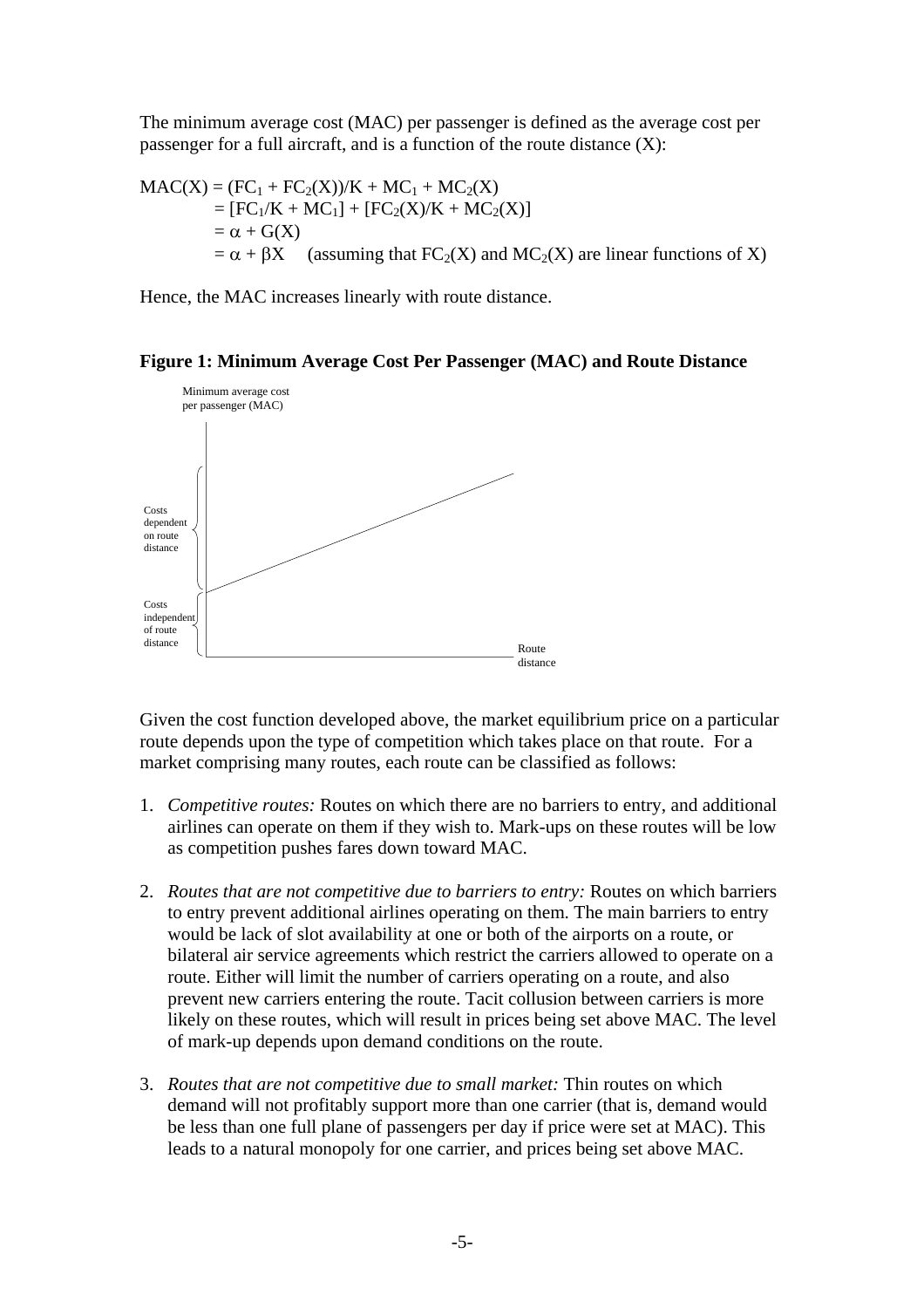## **6. Competition in the European Airline Market**

Liberalisation of the European airline market should have led to four events:

- An increase in the number of airlines operating on routes which are not thin and whose only barrier to entry prior to liberalisation was bilateral service agreements.
- An increase in the number of airlines operating in the EU as new airlines enter the market.
- A reduction in fares and increase in passengers on routes which are not thin and whose only barrier to entry prior to liberalisation was bilateral service agreements.
- A reduction in the average mark-up over MAC for the EU market as a whole due to lower fares on routes which are not thin, and whose only barrier to entry prior to liberalisation was bilateral service agreements.

Analysis by the  $CAA<sup>4</sup>$  $CAA<sup>4</sup>$  $CAA<sup>4</sup>$  shows that new airlines have indeed entered the EU aviation market since liberalisation in 1993. The CAA reports that there were 141 airlines providing scheduled air services within the EU in 1997, up from 126 in 1992, a rise of 12%. Furthermore, CAA analysis of competition at the route level shows that the number of airlines has increased on some routes within the EU, both domestic and international. In December 1997, 31 of the 119 densest international EU routes had three or more airlines operating on them, up from 14 routes in December 1992.

However, it should be noted that for *all* international routes (566), the vast majority (529 or 93%) still only had one or two airlines operating on them in 1997, implying that there are a very large number of routes which have barriers to entry on them, or are thin routes. The main barrier to entry is the availability of take-off and landing slots at Europe's congested airports. Slots are governed by the system of "grandfather rights", under which incumbent airlines retain slots provided they use them enough times each year. Low-cost carriers avoid this problem by flying from less congested airports which are not slot-constrained, and also cheaper to operate from.

| <b>Domestic Routes</b>                            | Monopoly                  | Total<br>Two or more<br>competitors |              |
|---------------------------------------------------|---------------------------|-------------------------------------|--------------|
| December 1992                                     | 673 (90%)                 | 73 (10%)<br>746 (100%)              |              |
| December 1997                                     | 675 (81%)                 | 154 (19%)                           | 829 (100%)   |
| <b>International Routes</b>                       | One or two<br>competitors | Three or more<br>competitors        | Total        |
| December 1992                                     | 478 (96%)                 | 22(4%)<br>500 (100%)                |              |
| December 1997                                     | 529 (93%)                 | 566 (100%)<br>37 (7%)               |              |
| <b>119 Densest</b><br><b>International Routes</b> | One or two<br>competitors | Three or more<br>competitors        | Total        |
| December 1992                                     | 105 (88%)                 | 14 (12%)                            | $119(100\%)$ |
| December 1997                                     | 88 (74%)                  | $119(100\%)$<br>31(26%)             |              |

**Change in competition on EU air routes between 1992 and 1997** 

*Source: CAA (CAP 685)* 

 $\overline{a}$ 

<span id="page-5-0"></span><sup>&</sup>lt;sup>4</sup> "The Single European Aviation Market: The First Five Years" (CAP 685)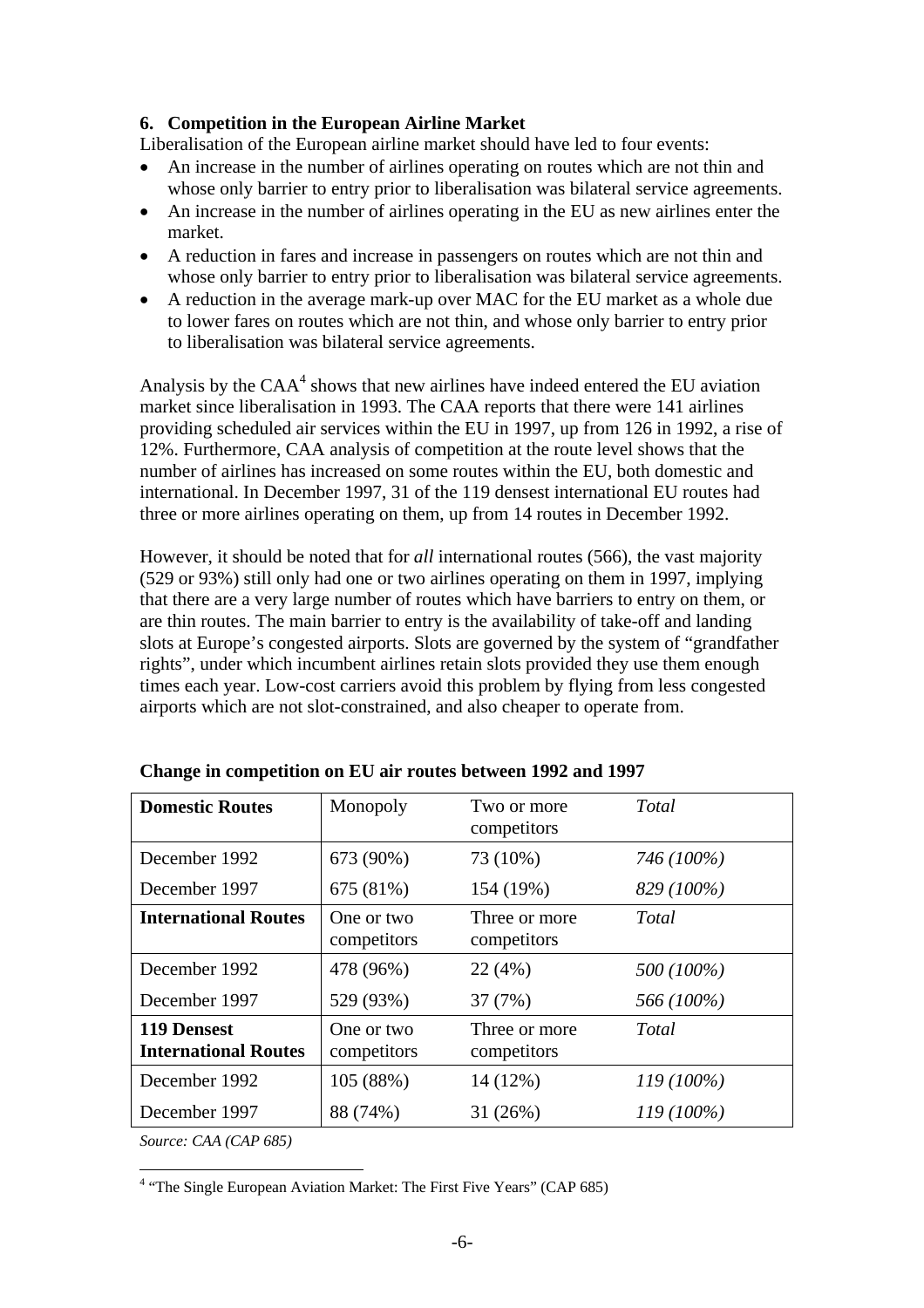#### **7. Empirical Analysis of Economy Class Fares in the EU**

The above figures show that entry has occurred in the EU airline market and that competition has increased on some routes. Consequently, the average mark-up over MAC for intra-EU routes (henceforth referred to as EU routes) should have fallen. By contrast air services on shorthaul EU to non-EU routes, such as to the Eastern European<sup>5</sup> and north African countries, are still governed by bilateral air service agreements, and hence proxy for the regulatory structure in the EU prior to liberalisation. These routes are mostly *de facto* duopolies which hold back competition, and make tacit collusion between carriers more likely. As such, markups above MAC on EU routes would be expected to be lower than on non-EU routes. The model below can be used to test this hypothesis.

Formally,

Equation (1): Fare on a route  $P = (1 + \text{mark-up}) * \text{MAC}$ 

Non-EU routes:  $P_{\text{non}} = (M + \varepsilon_{\text{non}}) * (\alpha_{\text{non}} + \beta X + v_{\text{non}}) = M\alpha_{\text{non}} + M\beta X + u_{\text{non}}$ 

EU routes:  $P_{eu} = (M + k + \varepsilon_{eu})^* (\alpha_{eu} + \beta X + v_{eu}) = (M + k)\alpha_{eu} + (M + k)\beta X + u_{eu}$ 

Where:

 $u_{non} = Mv_{non} + \varepsilon_{non}\alpha_{non} + \varepsilon_{non}\beta X + \varepsilon_{non}v_{non}$ 

 $u_{\text{eu}} = (M + k)v_{\text{eu}} + \varepsilon_{\text{eu}}\alpha_{\text{eu}} + \varepsilon_{\text{eu}}\beta X + \varepsilon_{\text{eu}}v_{\text{eu}}$ 

 $E(u_{\text{eu}}) = E(u_{\text{non}}) = 0$  (For proof see Appendix 2)

 $P =$  fare excluding tax

 $M = 1 + average$  mark-up over MAC achieved on non-EU routes<sup>[6](#page-6-1)</sup>

 $k =$  difference in average mark-up over MAC between EU and non-EU routes<sup>7</sup>

 $\epsilon \sim N(0, \sigma^2 \epsilon)$  represents variation in mark-up around average

 $\alpha$  = average MAC per passenger independent of route distance

v ~ iid(0,  $\sigma^2$ <sub>v</sub>) represents variation in MAC per passenger independent of route distance around average

 $β = MAC$  per passenger per mile

 $X =$ route distance

 $\overline{a}$ 

ε and v are independent

The subscripts denote whether an observation relates to an EU or a non-EU route. Equation 1 states that the fare on a given route is the MAC per passenger on that route plus some mark-up above MAC. The size of the mark-up is the average mark-up for the market as a whole, plus a random element  $(\varepsilon)$  which depends upon the type of competition on the route. The difference between the average mark-up in the EU

<span id="page-6-0"></span><sup>&</sup>lt;sup>5</sup> Prior to 1<sup>st</sup> May 2004 when ten new members joined the EU. The airfares used for this study were collected in January 2004, and were for travel in March 2004.

<span id="page-6-1"></span><sup>&</sup>lt;sup>6</sup> For example, if non-EU fares were on average marked up 20% above MAC, then  $M = 1 + 0.2 = 1.2$ <br><sup>7</sup> For example, if EU fares were on average marked up 10% above MAC, and non-EU fares were on

<span id="page-6-2"></span><sup>&</sup>lt;sup>7</sup> For example, if EU fares were on average marked up 10% above MAC, and non-EU fares were on average marked up 20% above MAC, then  $k = 0.1 - 0.2 = -0.1$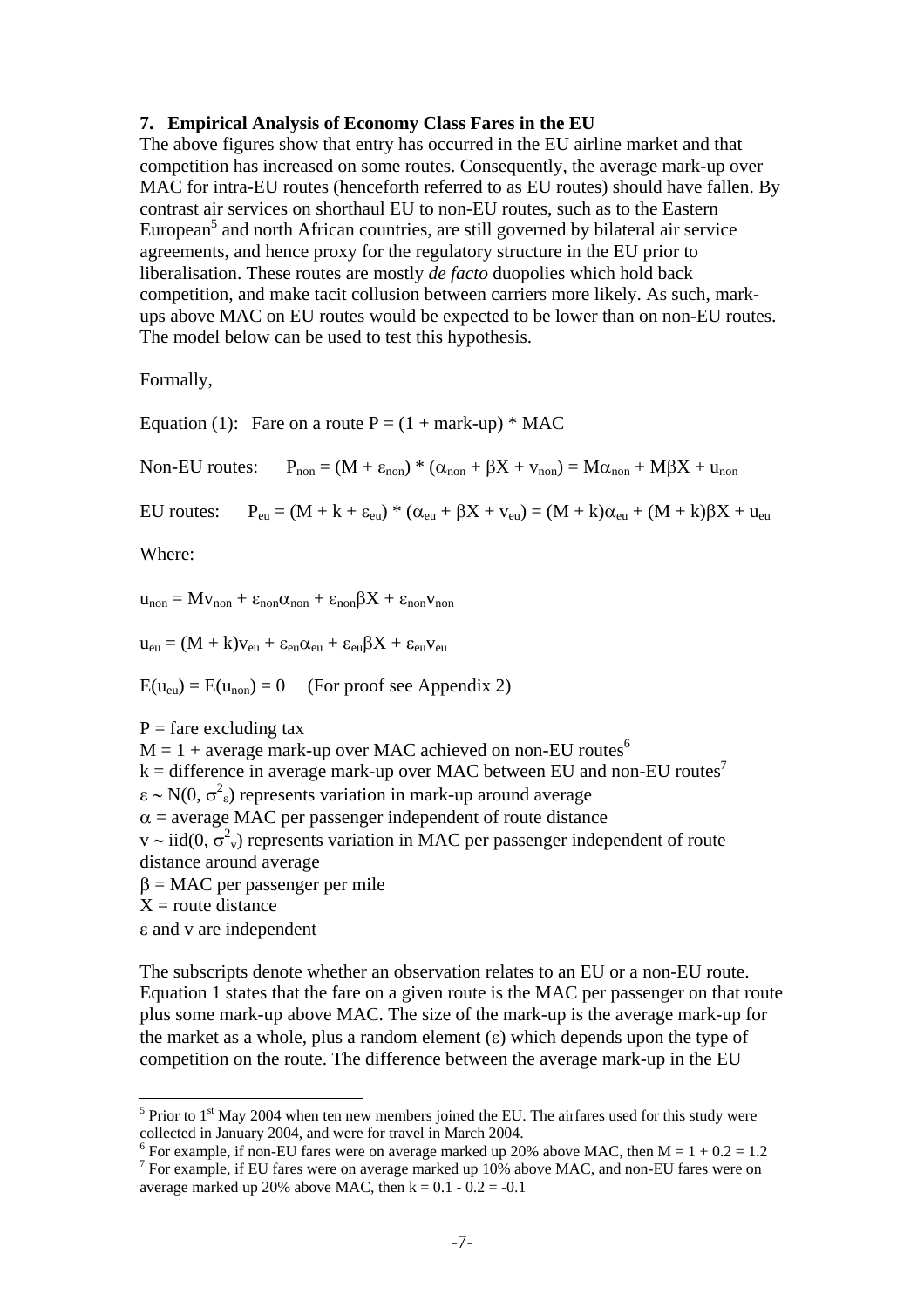market and the non-EU market is k. The MAC per passenger independent of route distance for a route is equal to the average for the market as a whole, plus a random element (v) which depends upon the level of airport charges on the route. For the EU market the average MAC per passenger independent of route distance is  $\alpha_{\rm en}$ , while for the non-EU market the average is  $\alpha_{\text{non}}$ . By contrast, it is assumed that the MAC per passenger per mile of route distance (β) is constant for a given airline for both markets, since crew and fuel costs do not vary between the two markets $\frac{8}{3}$ . If market liberalisation has led to lower average mark-ups on EU routes compared with non-EU routes, then k will be less than zero. The regression model below can be used to test this hypothesis.

 $P = M\alpha_{\text{non}} + M\beta X + ((M + k)\alpha_{\text{eu}} - M\alpha_{\text{non}})D + k\beta DX + u$ 

OR

 $P = \gamma_0 + \gamma_1 X + \gamma_2 D + \gamma_3 DX + u$ 

Where: D is a dummy variable (0 if route is non-EU and 1 if route is EU)  $u = u_{\text{non}}$  if  $D = 0$  and  $u = u_{\text{en}}$  if  $D = 1$  $E(u) = 0$  $\gamma_0 = M\alpha_{\text{non}}$  $\gamma_1 = M\beta$  $\gamma_2 = (M + k)\alpha_{\rm eu}$  -  $M\alpha_{\rm non}$  $\gamma_3 = k\beta$ 

To test whether k is significantly different from zero, which would imply that markups are different on EU routes to non-EU routes, we should test whether  $\gamma_3$  is significantly different from zero. If  $\gamma_3$  is less than zero, then the average mark-up on EU routes is lower than the average mark-up on non-EU routes, implying that market liberalisation has led to lower airfares in the EU.

Equation (2):  $\text{Var}(\mathbf{u}) = \mathbf{M}^2 \sigma_v^2 + \alpha^2 \sigma_{\epsilon}^2 + \beta^2 \mathbf{X}^2 \sigma_{\epsilon}^2 + \sigma_{\epsilon}^2 \sigma_v^2 + 2\alpha \beta \mathbf{X} \sigma_{\epsilon}^2$ 

(For proof see Appendix 2)

 $\overline{a}$ 

Equation (2) implies that the variance of the disturbance term (u) is a function of route distance, and hence that the model will suffer from heteroscedasticity. To correct for the implied heteroscedasticity, the model was estimated using the generalised least squares procedure outlined below.

<span id="page-7-0"></span><sup>8</sup> In reality, fuel costs do vary between airports, but provided the *average* fuel cost is the same on EU and non-EU routes, the regression results will not be affected. Furthermore, it seems reasonable to assume that any variation in the average between the two markets will be small.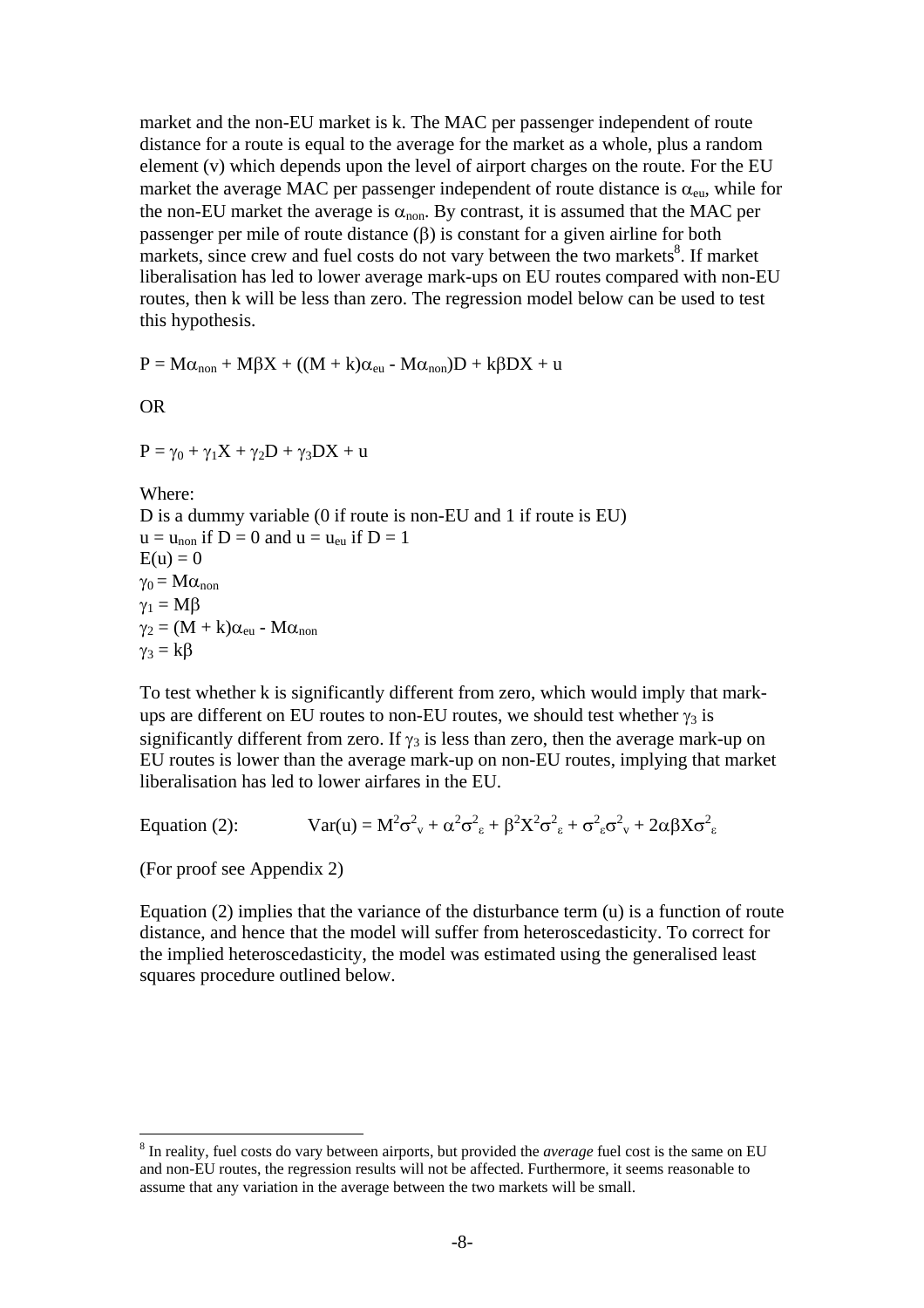Step 1: Run the OLS regression:

 $P = \gamma_0 + \gamma_1 X + \gamma_2 D + \gamma_3 DX + u$ 

Step 2: Run two auxiliary OLS regressions, one relating to the sub-sample of EU destinations, the other to the sub-sample of non-EU destinations:

$$
\sigma_{i,eu}^2 = \delta_{o,eu} + \delta_{1,eu} X_i + \delta_{2,eu} X_i^2 + w_{i,eu}
$$

 $\sigma^2_{\text{i},\text{non}} = \delta_{\text{o},\text{non}} + \delta_{1,\text{non}} X_\text{i} + \delta_{2,\text{non}} X_\text{i}^2 + w_\text{i,non}$ 

Where:  $w_{\text{eu}} \sim \text{iid}(0, \sigma^2_{w,\text{eu}})$ 

 $w_{\text{non}} \sim \text{iid}(0, \sigma^2_{w, \text{non}})$ 

 $\sigma^2$ <sub>i,eu</sub> is estimated by the squared residual for EU observation i from equation in step 1.

 $\sigma^2_{i,non}$  is estimated by the squared residual for non-EU observation i from equation in step 1.

Step 3: Calculate the fitted value of  $\sigma^2$  for each observation using the equations estimated in step 2.

Step 4: Estimate the GLS regression:

$$
\frac{P}{\hat{\sigma}_i} = \frac{\gamma_0}{\hat{\sigma}_i} \frac{1}{\hat{\sigma}_i} + \frac{\gamma_1}{\hat{\sigma}_i} \frac{X}{\hat{\sigma}_i} + \frac{\gamma_2}{\hat{\sigma}_i} \frac{D}{\hat{\sigma}_i} + \frac{\gamma_3}{\hat{\sigma}_i} \frac{DX}{\hat{\sigma}_i} + \frac{u}{\hat{\sigma}_i}
$$

The GLS model outlined above was estimated separately for the four largest airlines in the EU – British Airways, Lufthansa, Air France and KLM. For each airline, fares were collected for an equal number of EU and non-EU routes. Comparing EU and non-EU fares on an airline-by-airline basis means that the coefficient β should be equal for both EU and non-EU routes, as discussed above. For each airline, the GLS regression results are presented below, with White heteroscedasticity consistent pvalues in brackets. A graph of the fitted GLS equation for each airline is shown, along with the  $R^2$  values.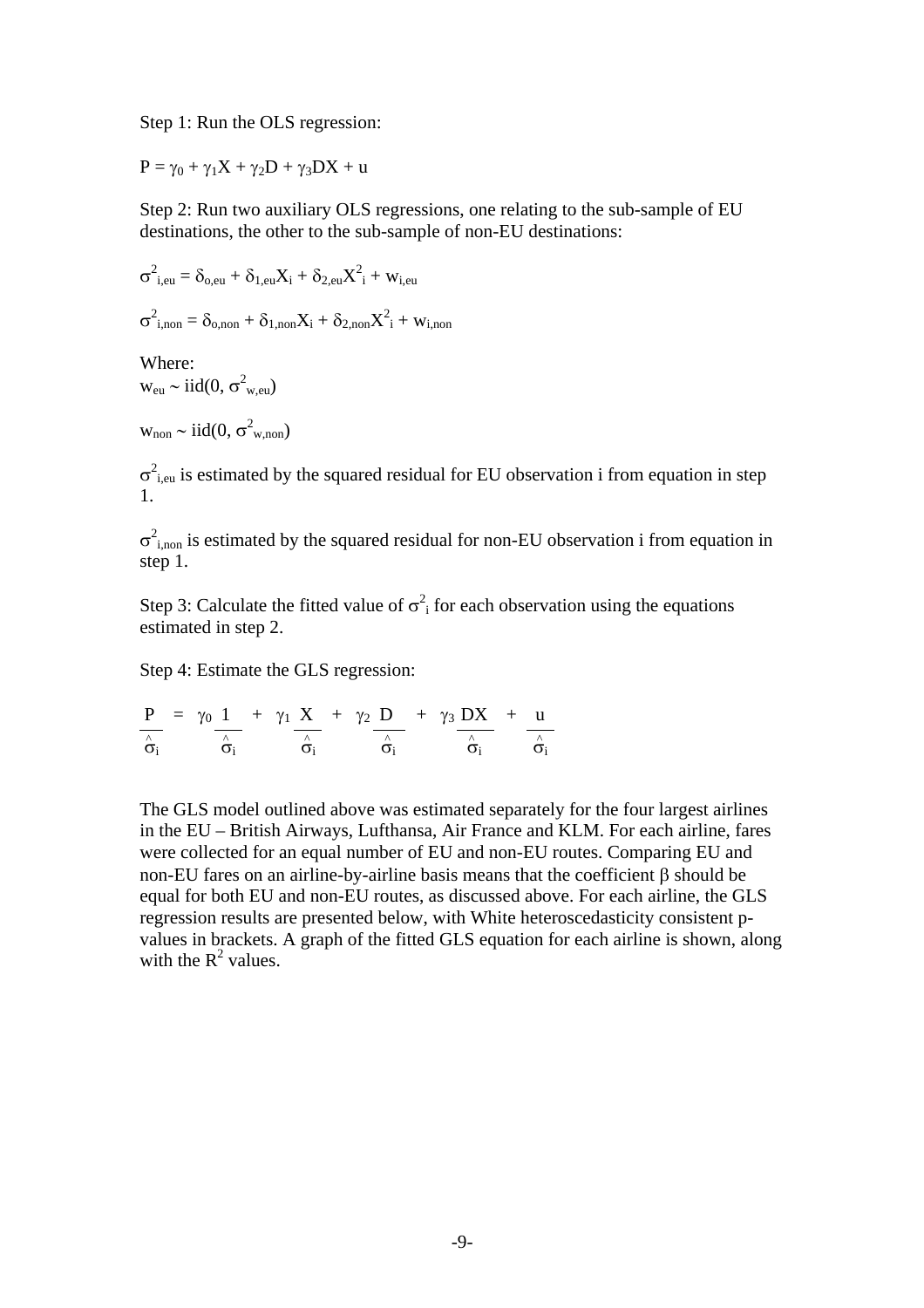### 1). *British Airways (38 routes)*

$$
P = -4.04 + 0.0676X + 10.80D - 0.0317DX
$$
  
(0.825) (0.000) (0.588) (0.057)

| Equivalent one-way fare excluding tax $(E)$          |      | Non-EU fares<br>$\times$                                                               |                                                                 |
|------------------------------------------------------|------|----------------------------------------------------------------------------------------|-----------------------------------------------------------------|
| 60                                                   |      | Non-EU regression line<br>EU fares<br>$\circ$                                          |                                                                 |
| $\times$                                             |      | EU regression line                                                                     |                                                                 |
| $40 -$<br>$\times$<br>$\overline{\mathbf{x}}$        |      | <b>EU Routes</b>                                                                       | Non-EU Routes                                                   |
| $20 -$                                               |      | Alicante (ALC)*,<br>Verona (VRN)*,                                                     | Sofia (SOF),<br>Budapest (BUD),                                 |
| $00 -$                                               |      | Barcelona (BCN),<br>Bilbao (BIO), Bologna                                              | Riga (RIX), Malta<br>(MLA)*, Krakow                             |
| $80 -$<br>×<br>$\times$                              |      | (BLQ)*, Genoa<br>(GLA)*, Faro (FAO)*,<br>Seville (SVQ),                                | (KRK)*, Warsaw<br>(WAW), Bucharest<br>(OTP), Istanbul (IST),    |
| $\times_{\!\!\!\!\times}$<br>$60 -$<br>ó.<br>$\circ$ |      | Malaga (AGP), Milan-<br>Linate (LIN), Munich<br>(MUC), Naples                          | Belgrade (BEG), Kiev<br>(KBP), Algiers<br>(ALG)*, Alexandria-   |
| ∛م∘ّ<br>$40 -$<br>$\circ$                            |      | (NAP)*, Valencia<br>(VLC)*, Venice<br>(VCE)*, Montpellier                              | Borg El Arab (HBE),<br>Pristina (PRN)*, St<br>Petersberg (LED), |
| $20 -$<br>o                                          |      | (MPL)*, Pisa (PSA)*,<br>Turin (TRN)*,                                                  | Tripoli (TIP), Agadir<br>(AGA)*, Casablanca                     |
| 0                                                    |      | Stockholm (ARN),<br>Helsinki (HEL)                                                     | (CMN), Marrakesh<br>(RAK), Tunis (TUN)*                         |
| 500<br>1000<br>1500<br>2000<br>0                     | 2500 |                                                                                        |                                                                 |
| مالحد مال من منطقات                                  |      | Flights from Heathrow (LHR), apart from those<br>marked * which are from Gatwick (LGW) |                                                                 |

# 2). *Lufthansa (30 routes)*

 $P = 45.89 + 0.0979X - 11.95D - 0.0746DX   
\n(0.048) (0.024) (0.605) (0.081)$  $(0.024)$   $(0.605)$   $(0.081)$ 

Equivalent one-way fare excluding tax (£)



| Non-EU fares<br>$\times$<br>Non-EU regression line<br>FU fares<br>٥<br>EU regression line                                                                                                                                                                                                                                                                                                                                                                                                                                                  |  |  |
|--------------------------------------------------------------------------------------------------------------------------------------------------------------------------------------------------------------------------------------------------------------------------------------------------------------------------------------------------------------------------------------------------------------------------------------------------------------------------------------------------------------------------------------------|--|--|
| <b>EU Routes</b><br>Non-EU Routes                                                                                                                                                                                                                                                                                                                                                                                                                                                                                                          |  |  |
| Rome (FCO),<br>Sofia (SOF),<br>Budapest (BUD),<br>Edinburgh (EDI),<br>Athens (ATH),<br>Bucharest (OTP),<br>Barcelona (BCN),<br>Istanbul (IST), Kiev<br>Dublin (DUB), Lisbon<br>(KBP), Casablanca<br>(CMN), Tunis (TUN),<br>(LIS), Madrid (MAD),<br>Manchester (MAN),<br>Warsaw (WAW),<br>Zagreb (ZAG),<br>Malaga (AGP),<br>Copenhagen (CPH),<br>Ljubljana (LJU),<br>Stockholm (ARN),<br>Prague (PRG), St<br>Petersberg (LED),<br>Bolgna (BLQ),<br>Helsinki (HEL), Nice<br>Riga (RIX), Malta<br>(NCE), Bilbao (BIO)<br>(MLA), Tripoli (TIP) |  |  |
| All flights from Frankfurt (FRA).                                                                                                                                                                                                                                                                                                                                                                                                                                                                                                          |  |  |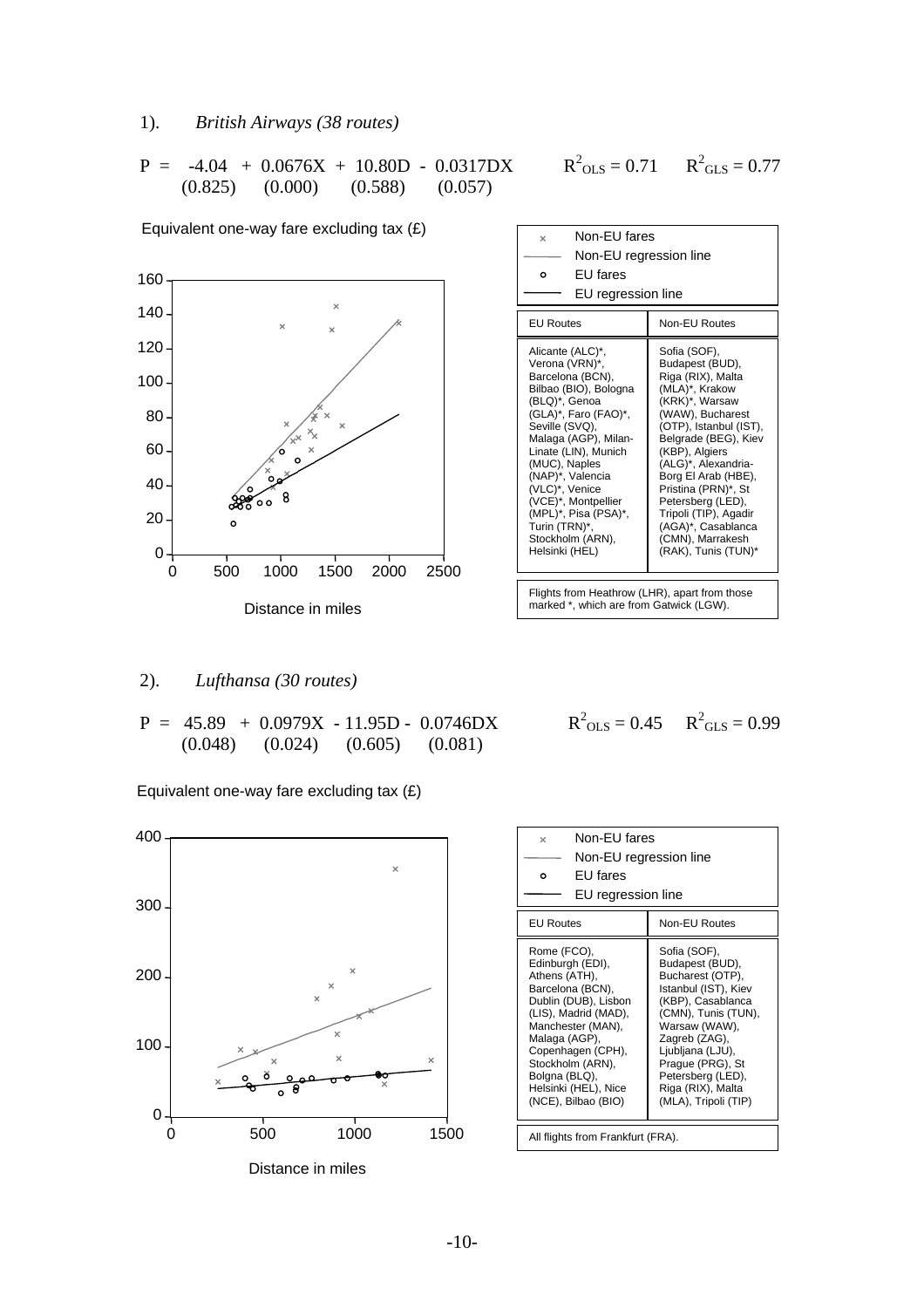### 3). *Air France (32 routes)*

$$
P = 83.42 + 0.0382X - 44.18D - 0.0102DX \t R2OLS = 0.63 \t R2GLS = 0.89(0.000) (0.000) (0.014) (0.440)
$$

Equivalent one-way fare excluding tax (£)



| Non-EU fares<br>$\times$<br>Non-EU regression line<br>FU fares<br>Ο<br>EU regression line                                                                                                                                                                                                |                                                                                                                                                                                                                                                                                            |  |
|------------------------------------------------------------------------------------------------------------------------------------------------------------------------------------------------------------------------------------------------------------------------------------------|--------------------------------------------------------------------------------------------------------------------------------------------------------------------------------------------------------------------------------------------------------------------------------------------|--|
| Non-EU Routes<br><b>EU Routes</b>                                                                                                                                                                                                                                                        |                                                                                                                                                                                                                                                                                            |  |
| Rome (FCO),<br>Edinburgh (EDI),<br>Athens (ATH),<br>Barcelona (BCN),<br>Dublin (DUB), Lisbon<br>(LIS), Glasgow<br>(GLA), Madrid (MAD),<br>Malaga (AGP),<br>Vienna (VIE),<br>Copenhagen (CPH),<br>Naples (NAP),<br>Stockholm (ARN),<br>Bolgna (BLQ),<br>Helsinki (HEL),<br>Seville (SVQ)* | Sofia (SOF),<br>Budapest (BUD),<br>Beiruit (BEY),<br>Bucharest (OTP),<br>Istanbul (IST), Kiev<br>(KBP), Algiers (ALG),<br>Casablanca (CMN),<br>Marrakesh (RAK),<br>Cairo (CAI), Tunis<br>(TUN), Warsaw<br>(WAW), Zagreb<br>(ZAG), Ljubljana<br>(LJU), Prague (PRG),<br>St Petersberg (LED) |  |
| Flights from Charles de Gaulle (CDG), apart from<br>those marked $*$ which are from Orly (ODV)                                                                                                                                                                                           |                                                                                                                                                                                                                                                                                            |  |

#### *4). KLM (32 routes)*

 $P = 49.68 + 0.0576X - 9.03D - 0.0329DX$ (0.018) (0.012) (0.660) (0.163)

Equivalent one-way fare excluding tax (£)



$$
R^2_{OLS} = 0.53
$$
  $R^2_{GLS} = 0.94$ 

| Non-FU fares<br>×<br>Non-EU regression line<br>FU fares<br>O<br>EU regression line                                                                                                                                                                                                      |                                                                                                                                                                                                                                                                                      |  |
|-----------------------------------------------------------------------------------------------------------------------------------------------------------------------------------------------------------------------------------------------------------------------------------------|--------------------------------------------------------------------------------------------------------------------------------------------------------------------------------------------------------------------------------------------------------------------------------------|--|
| <b>EU Routes</b>                                                                                                                                                                                                                                                                        | Non-EU Routes                                                                                                                                                                                                                                                                        |  |
| Rome (FCO),<br>Edinburgh (EDI),<br>Athens (ATH),<br>Barcelona (BCN),<br>Lisbon (LIS),<br>Glasgow (GLA),<br>Madrid (MAD),<br>Munich (MUC)<br>Malaga (AGP),<br>Vienna (VIE),<br>Copenhagen (CPH),<br>Nice (NCE),<br>Stockholm (ARN),<br>Bolgna (BLQ),<br>Helsinki (HEL),<br>Seville (SVQ) | Sofia (SOF), Larnaca<br>(LCA), Paphos<br>(PFO), Prague (PRA),<br>Cairo (CAI), Budapest<br>(BUD), Tel Aviv<br>(TLV), Riga (RIX),<br>Beiruit (BEY), Tripoli<br>(TIP), Cassablanca<br>(CMN), Warsaw<br>(WAW), Bucharest<br>(OTP), St Petersberg<br>(LED), Istanbul (IST),<br>Kiev (KBP) |  |
| All flights from Amsterdam (AMS).                                                                                                                                                                                                                                                       |                                                                                                                                                                                                                                                                                      |  |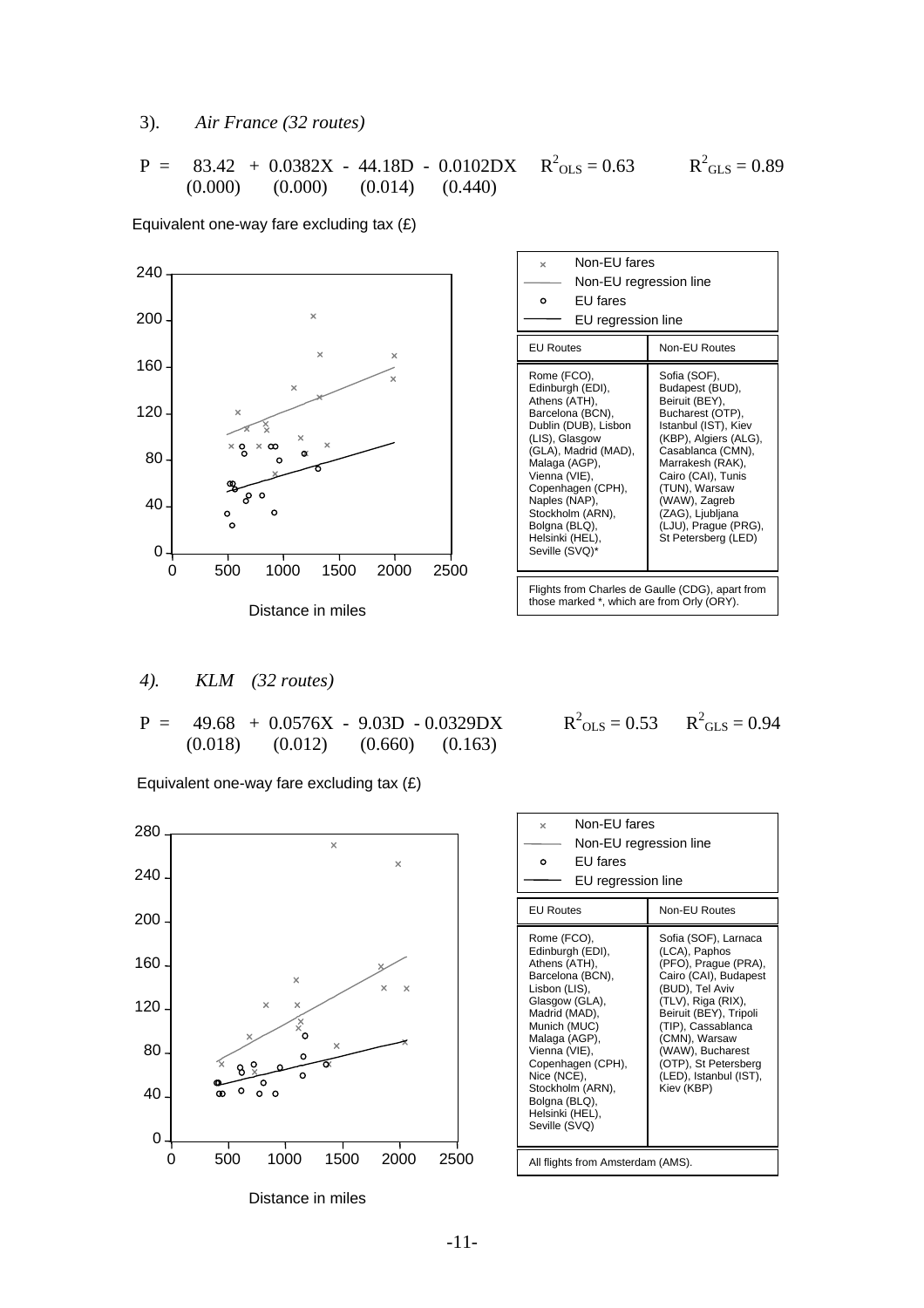For all four airlines, the estimate of  $\gamma_3$  is less than zero, implying that mark-ups above MAC, and hence fares, are lower on EU routes than on non-EU routes. For British Airways and Lufthansa,  $\gamma_3$  is significantly different from zero at the 10% level. The reason that the estimates for Air France and KLM are not significant may be that many of the EU routes that these airlines operate on still have barriers to entry, or are thin routes, and hence that market liberalisation has had only a limited impact on their average mark-ups. By contrast, a low-cost carrier operates on the majority of the citypairs analysed for British Airways, providing competition.

### **8. Empirical Analysis of Business Class Fares in the EU**

Business class airfares in the EU remain substantially above economy class fares, despite market deregulation and the seeming lack of difference in cost of supplying the two types of product. On most routes the national carriers are the only airlines which offer business class seats, giving the carriers market power, and making tacit collusion more likely. The reason that competition remains limited is that business class travellers prefer to fly from cities' main airports, which in turn tend to have high barriers to entry due to severely limited slot availability. Consequently it seems that business class fares are marked-up above MAC on both EU and non-EU routes.

One way to analyse mark-ups of business class fares above cost is to compare them with economy class fares on a route-by-route basis. If the economy class market is competitive then economy class fares should represent MAC. On shorthaul aircraft, each business class seat takes up the space of about two economy class seats, and hence absorbs twice the fixed cost of each economy class seat. If the marginal cost of a business class seat is exactly twice the marginal cost of an economy class seat, then the MAC of a business class seat will be twice the MAC of an economy class seat. If the economy class market is competitive, then economy fares will represent the MAC of economy class seats, and hence the MAC of a business class seat will be twice the economy class fare. If the marginal cost of a business class seat is more than twice the marginal cost of an economy class seat, then the MAC of a business class seat will be more than double the economy fare.

|                        | <b>EU</b> Routes |             |         | <b>Non-EU Routes</b> |         |         |
|------------------------|------------------|-------------|---------|----------------------|---------|---------|
|                        | Minimum          | Maximum     | Average | Minimum              | Maximum | Average |
| <b>British Airways</b> | 3.7              | 7.6         | 5.9     | 2.2                  | 9.7     | 5.9     |
| Lufthansa              | 6.1              | 11.2        | 8.9     | 1.5                  | 12.1    | 4.5     |
| Air France             | 4.3              | 14.0        | 7.4     | 2.9                  | 6.9     | 4.7     |
| <b>KLM</b>             | 4.0              | 8.7         | 5.8     | 2.7                  | 10.7    | 4.4     |
| <b>ALL</b>             | 3.7              | <i>14.0</i> | 7.0     | 1.5                  | 12.1    | 4.9     |

#### **Ratio of Business Class to Economy Class Fares**

The marginal cost of a business class seat is higher than the marginal cost of an economy class seat due to superior in-flight catering, lounge access at airports, a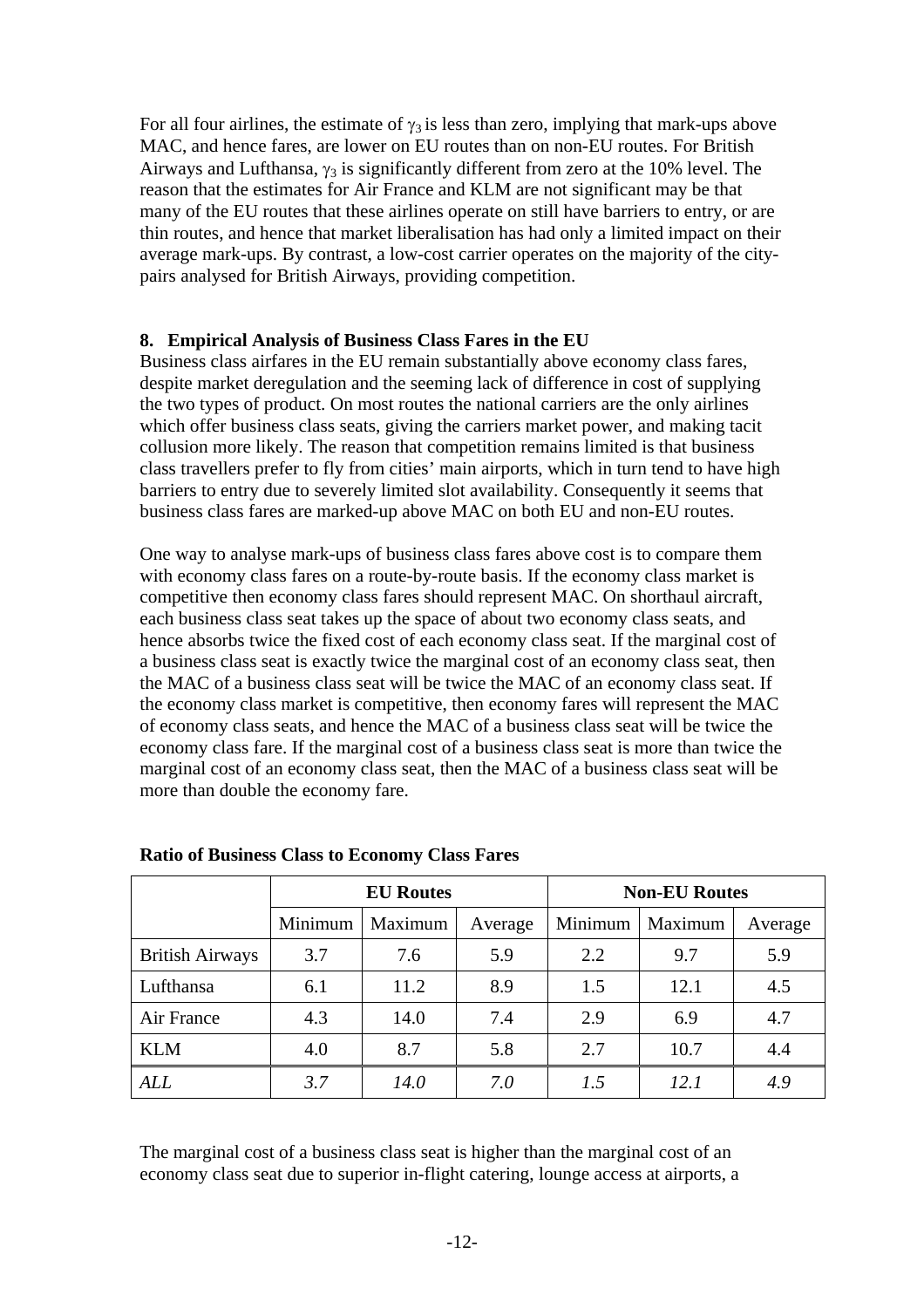higher cabin-crew-to-passenger ratio, and reward point programmes. If the marginal cost of a business class seat is significantly more than twice the marginal cost of an economy class seat, then the MAC of a business class seat could be as high as four times the MAC of an economy class seat. By comparison, the fares data show that on average, business class fares on EU routes are 7 times economy class fares, with a maximum multiplier of 14. Hence, if economy class fares represent cost, then EU business class fares are marked-up significantly above cost. If economy class fares themselves are marked-up above cost, then business class fares are marked-up even more above cost.

## **9. Conclusions**

This paper has examined the impact that market liberalisation has had on airfares in the EU. The empirical analysis undertaken leads to four main conclusions:

- 1. Low-cost carriers have entered the market, and charge lower fares than traditional airlines when operating on the same city-pair routes, but also provide a different type of product.
- 2. Market liberalisation has resulted in an increase in the number of scheduled airlines operating in the EU, and an increase in the number of airlines operating on some routes, both international and domestic.
- 3. Mark-ups above cost are lower on intra-EU routes than on non-EU routes. The latter have the same regulatory structure now as intra-EU routes did prior to deregulation. This suggests that increased competition has seen average mark-ups above cost, and hence airfares, fall within the EU. Barriers to entry exist on many EU routes due to lack of availability of take-off and landing slots at Europe's busy airports. This holds back competition, and keeps fares high on many routes.
- 4. Market liberalisation has had little impact on business class airfares in the EU, which remain substantially above cost due to lack of competition. Competition has been held back by slot availability at the airports which business class passengers wish to fly from.

Market liberalisation has led to lower economy class airfares in the EU by increasing competition, as economic theory predicts. However, a large number of routes within the EU still suffer from a lack of competition, seemingly due to barriers to entry on them. The biggest barrier to entry is lack of access to slots at Europe's increasingly congested airports. Consequently, the full benefits of market liberalisation are not yet being enjoyed. Unless new airlines can gain access to slots, or airports are expanded to increase the total number of slots available, this will continue to be the case. At the same time, consideration has to be given to the environmental consequences of more air travel though. Addressing the issue of how to allocate slots efficiently would provide scope for even greater competition in the EU aviation market, which could lead to lower fares for passengers on even more routes within the EU, and allow the full benefits of market liberalisation to be reaped.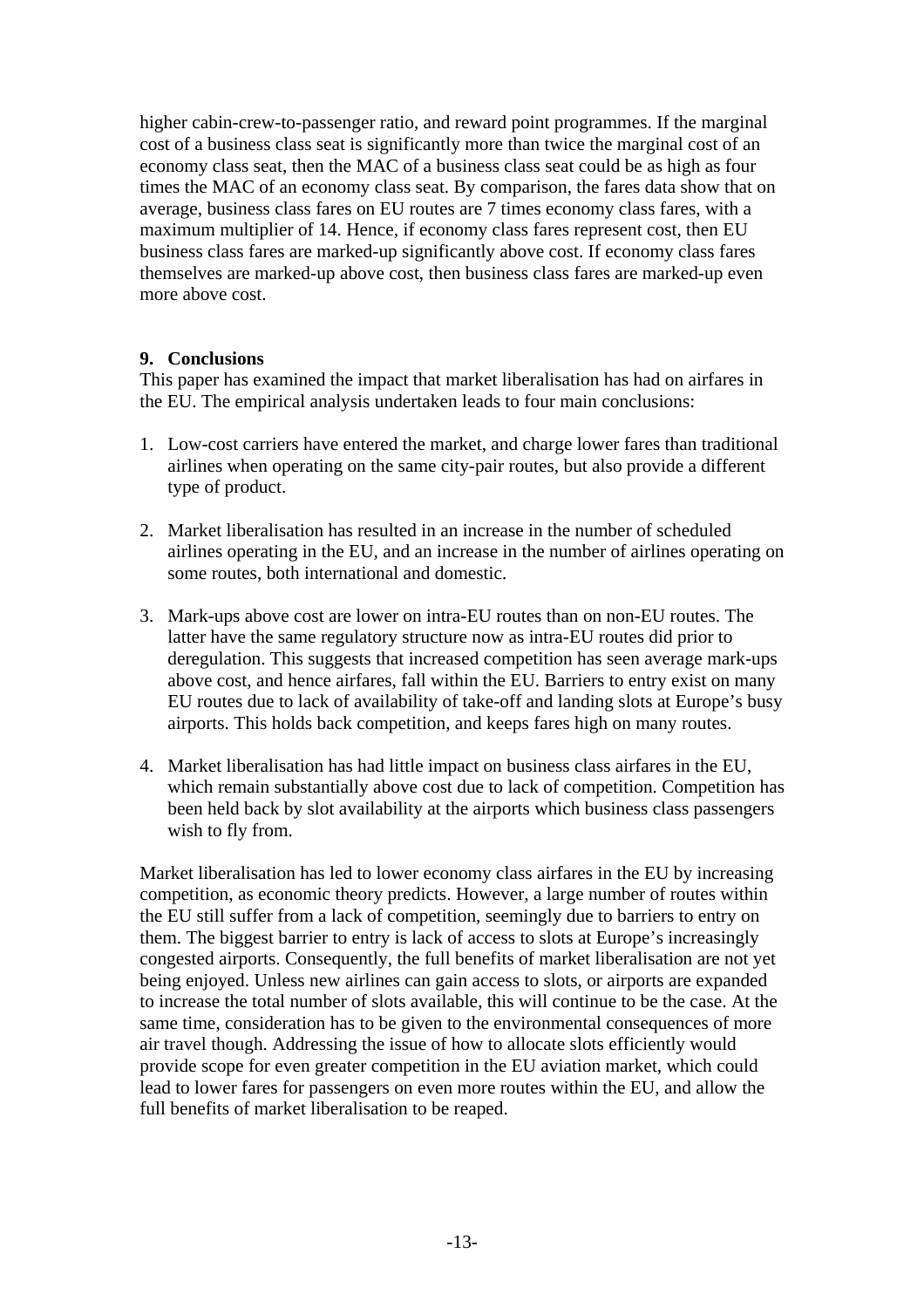## **Appendix 1**

All of the fares used in this study were collected from the airlines' websites on Saturday  $24<sup>th</sup>$  January 2004, and were for outbound travel on Wednesday  $17<sup>th</sup>$  March 2004, and return travel on Wednesday  $24<sup>th</sup>$  March 2004. In some instances flights were not available on these days, and a flight on the nearest available day was used instead. A flight on a near day (not including weekends) was also used if a substantially cheaper fare was available. The fares were obtained from the airlines' home country websites to eliminate any price discrimination which might occur for bookings made outside the airline's home country. Where fares were quoted in euros they were converted to sterling at the exchange rate on Saturday  $24<sup>th</sup>$  January 2004, which was 1.445 euros per pound. For all the traditional airlines, only return fares were available at the cheapest tariff. These were divided by two to give the cost of one leg of the journey, and it was this price which was used in the analysis. All the fares used were excluding passenger taxes, and hence represent revenue to the airlines. Details of the types of fare for each of the traditional carriers are below:

| <b>British Airways</b> | www.ba.com        | Economy (lowest priced) and business (restricted) fares |
|------------------------|-------------------|---------------------------------------------------------|
| Lufthansa              | www.lufthansa.com | Economy (flexible) and business (flexible) fares        |
| Air France             | www.airfrance.com | Economy and business fares                              |
| <b>KLM</b>             | www.klm.com       | Economy and business fares                              |

## **Appendix 2**

 $u = Mv + \epsilon \alpha + \epsilon \beta X + \epsilon v$ 

$$
E(u) = E(Mv + \varepsilon\alpha + \varepsilon\beta X + \varepsilon v)
$$
  
= E(Mv) + E(\varepsilon\alpha) + E(\varepsilon\beta X) + E(\varepsilon v)  
= M[E(v)] + \alpha[E(\varepsilon)] + \beta X[E(\varepsilon)] + E(\varepsilon)E(v) \quad (\varepsilon \text{ and } v \text{ are independent})  
= M[0] + \alpha[0] + \beta X[0] + [0][0]  
= 0

 $Var(u) = Var(Mv + \epsilon \alpha + \epsilon \beta X + \epsilon v)$ 

- $= \text{Var}(Mv) + \text{Var}(\epsilon\alpha) + \text{Var}(\epsilon\beta X) + \text{Var}(\epsilon v) + 2\text{Cov}(Mv, \epsilon\alpha) + 2\text{Cov}(Mv, \epsilon\beta X)$  $+ 2\text{Cov}(\text{Mv}, \text{ev}) + 2\text{Cov}(\varepsilon \alpha, \varepsilon \beta X) + 2\text{Cov}(\varepsilon \alpha, \varepsilon \nu) + 2\text{Cov}(\varepsilon \beta X, \varepsilon \nu)$
- =  $M^2[Var(v)] + \alpha^2[Var(\varepsilon)] + \beta^2 X^2[Var(\varepsilon)] + E(\varepsilon^2 v^2) + 2M\alpha[Cov(v,\varepsilon)]$ +2MβX  $[Cov(v,\varepsilon)]$  + 2M $[Cov(v,\varepsilon v)]$  + 2αβX $[Var(\varepsilon)]$  + 2α $[Cov(\varepsilon,\varepsilon v)]$  $+ 28X$ [Cov(ε,εv)]

$$
= M^2 \sigma_{v}^2 + \alpha^2 \sigma_{\epsilon}^2 + \beta^2 X^2 \sigma_{\epsilon}^2 + E(\epsilon^2)E(v^2) + 2M\alpha[0] + 2M\beta X[0] + 2M[E(\epsilon)E(v^2)]
$$
  
+ 2\alpha\beta X\sigma\_{\epsilon}^2 + 2\alpha[E(\epsilon^2)E(v)] + 2\beta X[E(\epsilon^2)E(v)]

$$
= M^{2} \sigma_{v}^{2} + \alpha^{2} \sigma_{\epsilon}^{2} + \beta^{2} X^{2} \sigma_{\epsilon}^{2} + [Var(\epsilon)][Var(v)] + 2M[0] \sigma_{v}^{2} + 2\alpha\beta X \sigma_{\epsilon}^{2} + 2\alpha[\sigma_{\epsilon}^{2}][0] + 2\beta X \sigma_{\epsilon}^{2}[0]
$$

$$
=M^2\sigma _v^2+\alpha ^2\sigma _\epsilon ^2+\beta ^2X^2\sigma _\epsilon ^2+\sigma _\epsilon ^2\sigma _v^2+2\alpha \beta X\sigma _\epsilon ^2
$$